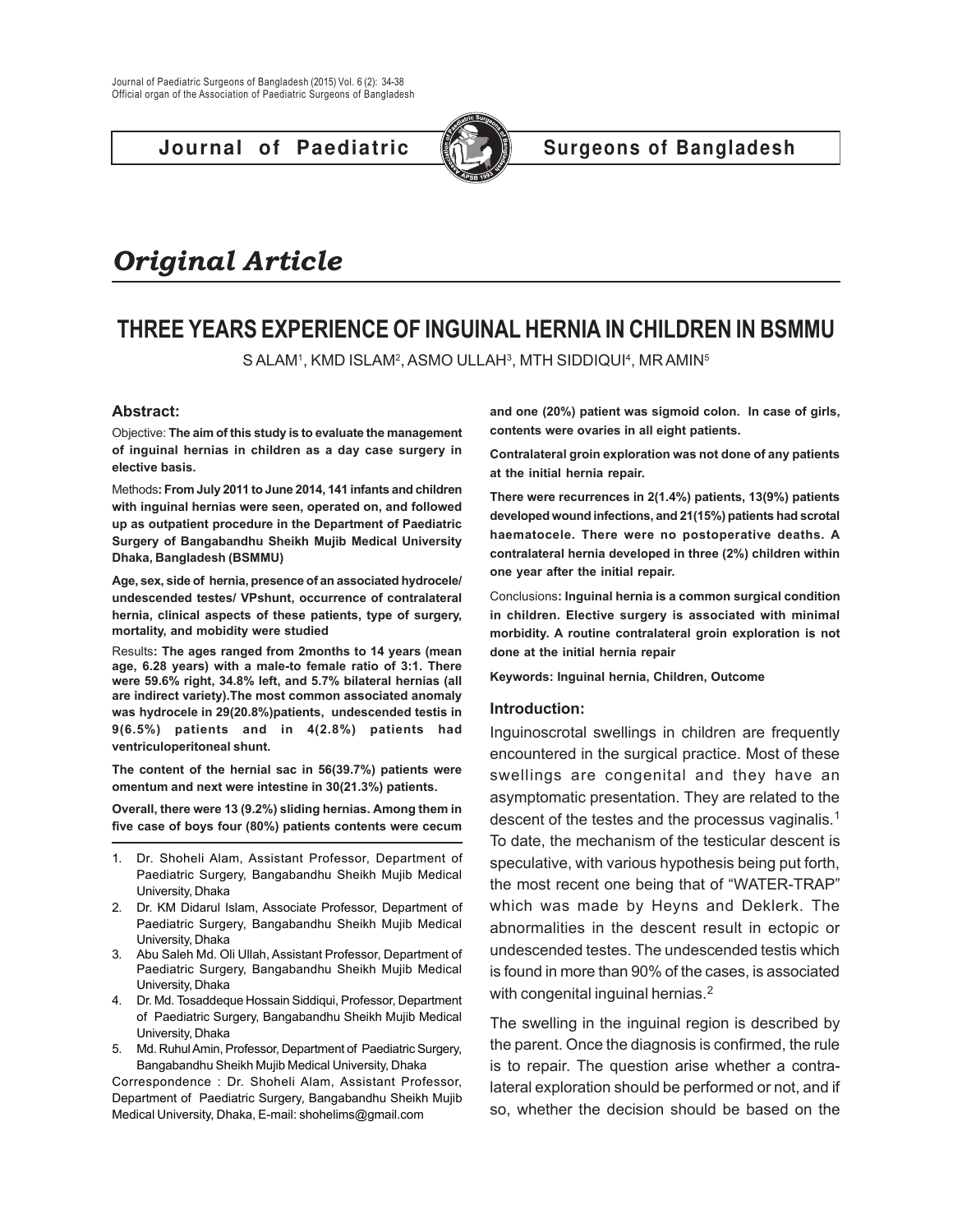site, age or sex. Other problem is the failure of the recognition and the repair of the sac, which results in recurrent inguinal hernia.<sup>3</sup>

Congenital inguinal hernias are common in infants and children, for which surgery constitutes the most frequent method of treatment in the paediatric agegroup. The difficulties which are encountered in paediatric inguinal hernia operation connected with a thin transparent sac in association with the undescended testis and the different in opinions on the timing of the operation when the two conditions co-exist.

The recent trend is to manage inguinal hernia by herniotomy on a day care basis. Although a laparoscopic hernia repair is conducted in various institutions in Bangladesh.

This study was conducted to report our experience of management of inguinal hernia in paediatric population.

#### **Materials and Methods:**

This retrospective study was carried out from July 2011 to June 2014 (3 years), 141 infants and children (mean age 6.28years) with inguinal hernias as elective outpatient procedure in the Department of Paediatric Surgery, of Bangabandhu Sheikh Mujib Medical University (BSMMU), Dhaka, Bangladesh.

Age, sex, side of hernia, presence of an associated hydrocele/undescended testes/ VPshunt, occurrence of contralateral hernia, clinical aspects of these patients, type of surgery, mortality, and mobidity were studied.

The ages of the children ranged from 2months to 14years (mean age 6.28years).

The congenital inguinal hernias were diagnosed by taking a detailed history from the parents, followed by clinical examinations and then after doing some routine investigations, operated on as elective outpatient procedure.

After obtaining the history, the children were examined systematically, which included an examination of the inguinal and the groin regions and the scrotum and its contents. The site, size, variability of the size, reducibility or any underlying straining for micturition /chronic constipation and the presence or absence of the testis in the scrotal sac were noted. The respiratory system, the cardiovascular system and the abdomen were examined for any associated congenital anomalies. The children were also subjected to routine investigations of the haemoglobin levels, total laeukocyte count, differential count, bleeding time, clotting time, the routine urine examination and X-ray of chest.

After the pre-operative assessment, the affected part was prepared for surgery. The type of surgery was decided, depending upon the age of the child. If the children were of (1-5)years of age, the Mitchell Banks operation was performed, where herniotomy was done without opening the external oblique aponeurosis. If the children were of more than five year of age, the Ferguson's technique was performed, where herniotomy was done after opening the external oblique aponeurosis. In both procedures as much of the distal sac as safely possible removed or laid open.

The operative repair was done by caudal block(Regional anesthesia) of a child more than one year of age. But under one year preferred general anesthesia. Skin crease incision was given and closure was in layers, with a subcuticular suture for skin.

After the surgery, the children were nursed in the post-operative wards with antibiotics and analgesics. The post operative morbidity was treated and the children were discharged when they were fit.

All sliding hernias were uniformly treated with as high a ligation as possible and then closure (or snugging up) of the internal ring (modified Bassini repair).

With all cases of orchiopexy in UDT, having hernia, repaired at the same time.

Hernia sac content (such as loops of bowel/ omentum/ VP-shunt tube) were left alone and pushed back into the peritoneal cavity before routine high ligation of the sac.

All the patients were asked to attend the Paediatric Surgery Outpatients Department for follow-up when it was required. The relevant data of the 141 cases were tabulated by using statistical methods and they have been presented here.

#### **Results:**

The ages of the infants and children at the time of operation ranged from 2months to 14years (mean 6.28 years). There were 108(76.6%) males and 33 (23.4%) females (ratio, 3:1) with 59.6% right, 34.8%left, and 5.7% bilateral inguinal hernias.

The most common associated anomalies were hydrocele 29 (20.8%) patients, undescended testis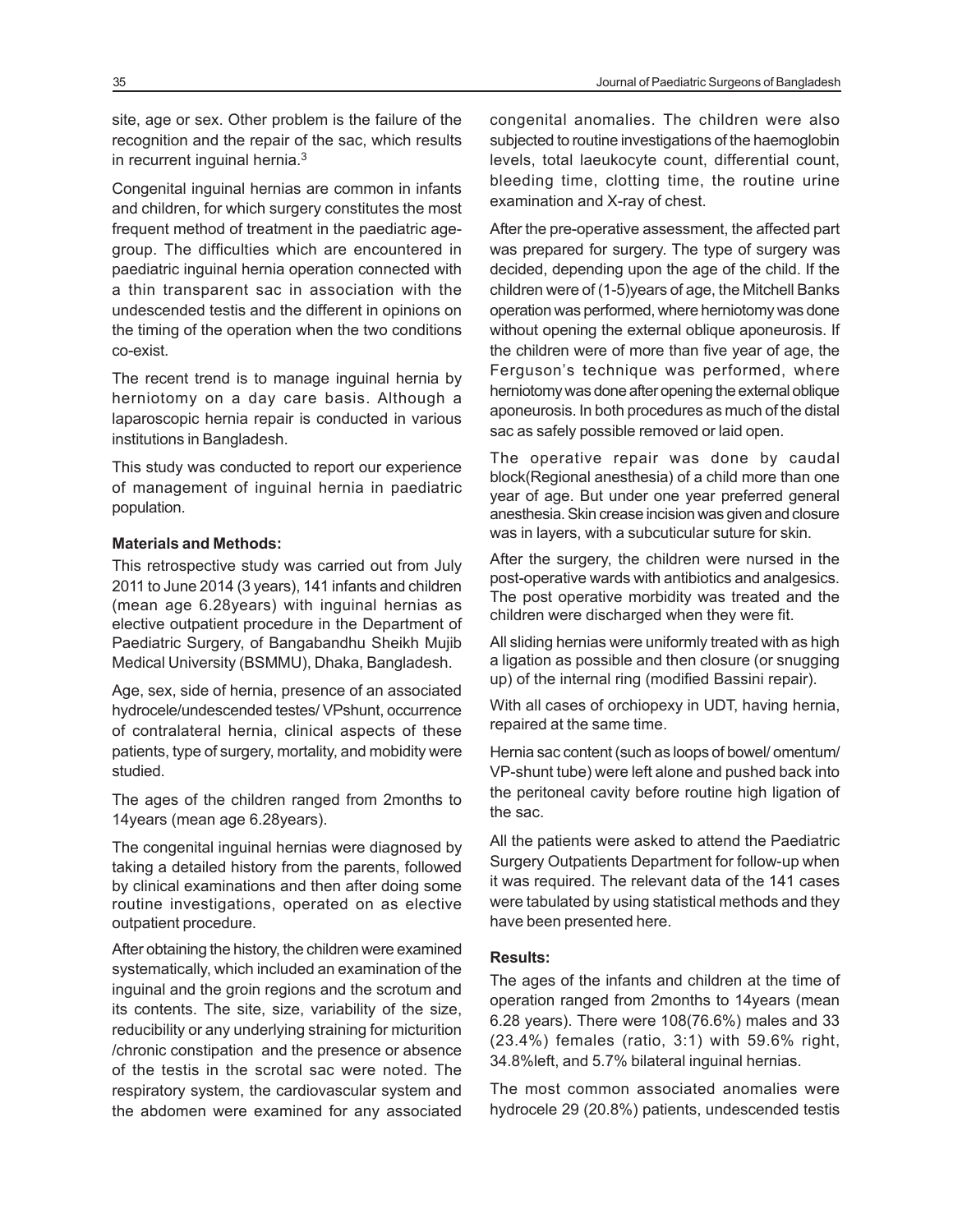9(6.5%) patients and 4(2.8%) patients had ventriculoperitoneal shunt.

The content of the hernial sac in 56(39.7%) patients were omentum and next were intestine in 30(21.3%) patients.

Contralateral groin exploration was not done any patients at the initial repair.\

**Table-I** *Demographic features of the study group*

|           | Age in years | Frequency       |       |       |
|-----------|--------------|-----------------|-------|-------|
| Percent   |              |                 |       |       |
| Age group |              | Less than 1year | 12    | 8.5%  |
|           | 1-5years     | 64              | 45.4% |       |
|           | 5-10years    | 45              | 31.9% |       |
|           | >10years     | 20              | 14.2% |       |
| Sex       |              |                 |       |       |
|           | <b>Male</b>  |                 | 108   | 76.6% |
|           | Female       |                 | 33    | 23.4% |
| Total     |              |                 | 141   |       |

Most 17(58.6%) patients of the hydroceles were rightsided and 12 (41.3%) patients were left-sided.

4(2.8%) patients had VP shunts, of which 3 (75%) patients were on right side and 1 (25%) patients on left side.

Among the 9(6.5%) patients of undescended testes, 6(66.7%) patients on the right side and 3(33.3%) patients on the left side.

Overall, there were 13 (9.2%) sliding hernias. Among them in five case of boys four (80%) patients contents were cecum and one (20%) patient was sigmoid colon. In case of girls, contents were ovaries in all eight patients.

A contralateral hernia developed in three (2%) children. More than half (66.7%) of these contralateral hernias appeared within 1 year of the initial hernia repair.

There were 2 (1.4%) recurrences, all of them were boys. Recurrences occurred within 1 year of the initial hernia repair. No recurrent inguinal hernias, once repaired, recurred again.

13(9%) patients developed wound infections and 21(15%) patients developed scrotal haematocele. No deaths related to the hernia repair occurred during this 3-year series.

| Side                        |        | Frequency |    | Percent |  |
|-----------------------------|--------|-----------|----|---------|--|
| Right sided inguinal hernia | Male   | 61        | 84 | 59.6%   |  |
|                             | Female | 23        |    |         |  |
| Left sided inguinal hernia  | Male   | 43        | 49 | 34.8%   |  |
|                             | Female | 6         |    |         |  |
| Bilateral inguinal hernia   | Male   | 4         | 8  | 5.7%    |  |
|                             | Female | 4         |    |         |  |

**Table-II** *Distribution of the study group according to diagnosis*

### **Table-III**

*Associated Anomalies*

| Anomaly                   |              | Frequency           |             | Percent |
|---------------------------|--------------|---------------------|-------------|---------|
|                           | Side         | <b>Total</b>        |             |         |
| Hydrocele                 | <b>Right</b> | 17 patients (58.6%) | 29 patients | 20.8%   |
|                           | Left         | 12patients(41.3%)   |             |         |
| <b>Undescended Testes</b> | Right        | 6patients(66.7%)    | 9patients   | 6.5%    |
|                           | Left         | 3patients (33.3%)   |             |         |
| <b>VP Shunt</b>           | Right        | 3patients(75%)      | 4patients   | 2.8%    |
|                           | Left         | 1patient(25%)       |             |         |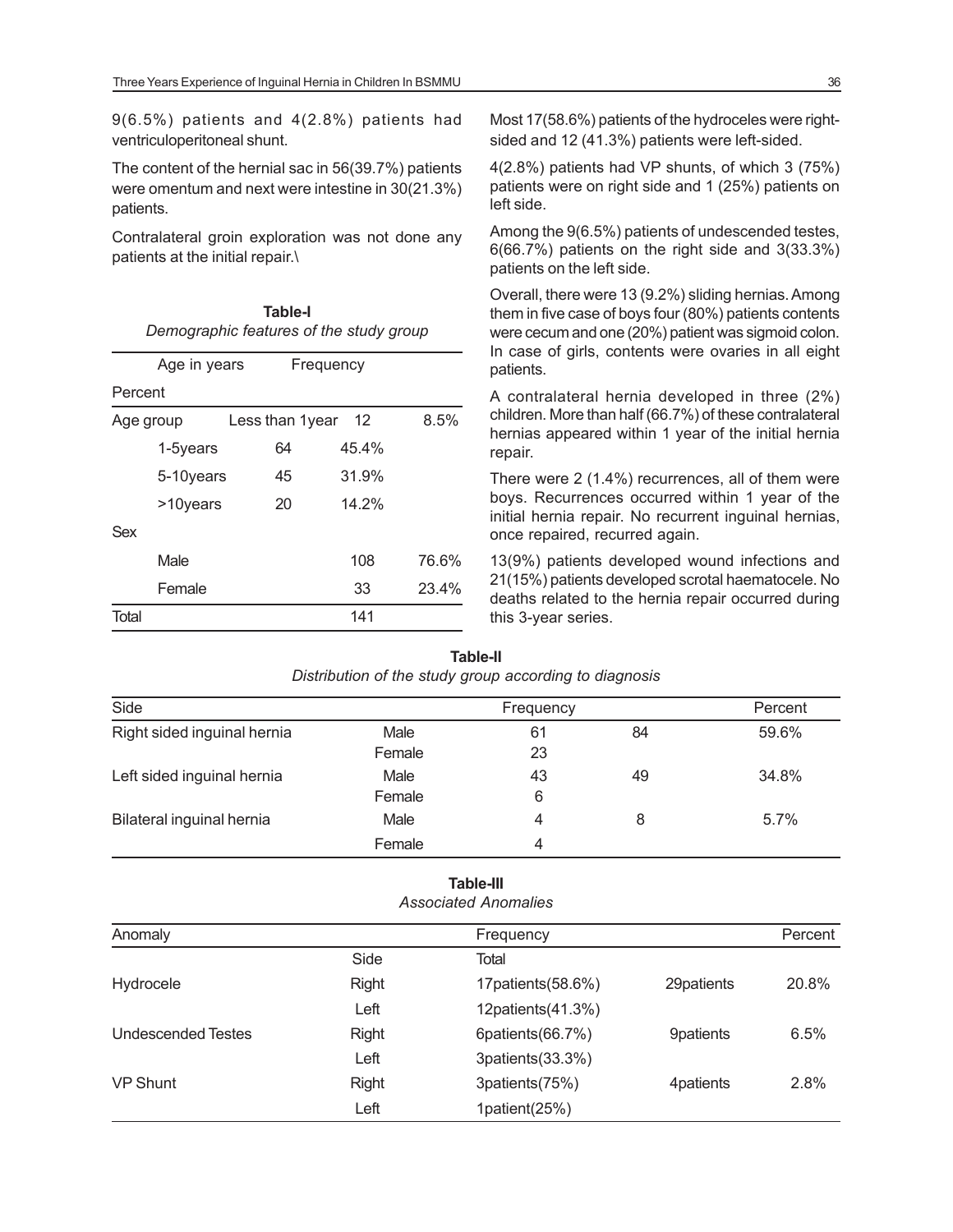| Table-IV<br>Content of the Sac |            |             |            |         |
|--------------------------------|------------|-------------|------------|---------|
| Content                        | <b>Sex</b> | Frequency   |            | Percent |
| Omentum                        | Male       | 56 patients |            | 39.7%   |
| Intestine(Enterocele)          |            | 30patients  |            | 21.3%   |
| Caecum                         | Male       | 4 patients  | 5 patients | 80%     |
| Sigmoid colon                  |            | 1 patient   |            | 20%     |
| Ovary                          | Female     | 8 patients  |            | 100%    |

**Table-IV**

#### **Table-V** *Morbidity*

| Morbidity                            | Frequency   | Percent |
|--------------------------------------|-------------|---------|
| <b>Wound Infection</b>               | 13patients  | 9%      |
| Scrotal Hematocele                   | 21 patients | 15%     |
| Occurence of contralateral<br>hernia | 3patients   | 2%      |
| Recurrence                           | 2patients   | $1.4\%$ |

### **Discussion:**

Inguinoscrotal swellings in children form a majority of the surgical conditions which require treatment

In this study, among the 141 cases of congenital inguinal hernias, 59.6% was right side, 34.8% was left side and 5.7% was bilateral. Most often the hernias are asymptomatic.

The male-to-female ratio of 3:1 noted in this study agrees with that quoted in the literature (3:1 to 10:1), as does the higher incidence of right-sided occurrence.4,5,6

Our indirect hernia also agrees with the thinking that the pediatric inguinal hernia develops from a continued patency of the processus vaginalis into the inguinal canal rather than a fascial defect of the posterior wall (direct hernia) as in adults.<sup>7</sup> This is further reinforced by the 20.8% rate of associated hydroceles in this series. The presence of 58.6% hydroceles on the right, 41.3% on the left, mirrors the distribution of the hernias and further emphasizes their common embryology. 1,5

In this study an orchidopexy of 9(6.5%) patients were done along with inguinal hernia repair.

4(2.8%) infants and children in this series with VP shunts and hernias.There were no incarcerations in our series compared with a 20% incidence reported by Grosfeld and Cooney.<sup>7</sup> The reason for this

discrepancy is difficult to explain, although, compared with the scrotal bowel hernias in children, the hernias in VP-shunt patients tend to be almost all complete fluid hernias. The theoretical reason for this increase is said to be secondary to increased intraabdominal pressure from the cerebrospinal fluid shunted into the peritoneal cavity.<sup>6,8</sup> Our results do not suggest that a routine contralateral exploration be undertaken in VP-shunt patients.

Sliding inguinal herniae are uncommon in children. They are more common in girls than in boys. In a series of Grossed et al., ovaries and fallopian tubes were found in the sacs in as many as 15% of the hernias in girls.<sup>2</sup> The structures which were encountered in the sliding herniae were the caecum, appendix, bladder, sigmoid colon and rarely, the uterus. In the present study, overall, there were 13 (9.2%) sliding hernias. Among them in case five of boys, four (80%) patients contents were cecum and one(20%) patient was sigmoid colon. In case of girls, contents were ovaries inall 8(100%) patients.

All sliding hernias were uniformly treated with as high a ligation as possible and then closure (or snugging up) of the internal ring (modified Bassini repair).

Hernia sac content (such as loops of bowel and VPshunt tubing) were left alone and pushed back into the peritoneal cavity before routine high ligation of the sac.

Routine hernia repairs are performed as day care basis.

Postoperative infection in the inguinal hernia repairs in this series was in 13(9%) patients.

A stitch abscess(es) in the subcuticular skin closure although minor complication but may require additional postoperative wound care, can lead to a poor cosmetic result and causes the children and their parents needless anxiety.<sup>9</sup> There are only 2 articles in the